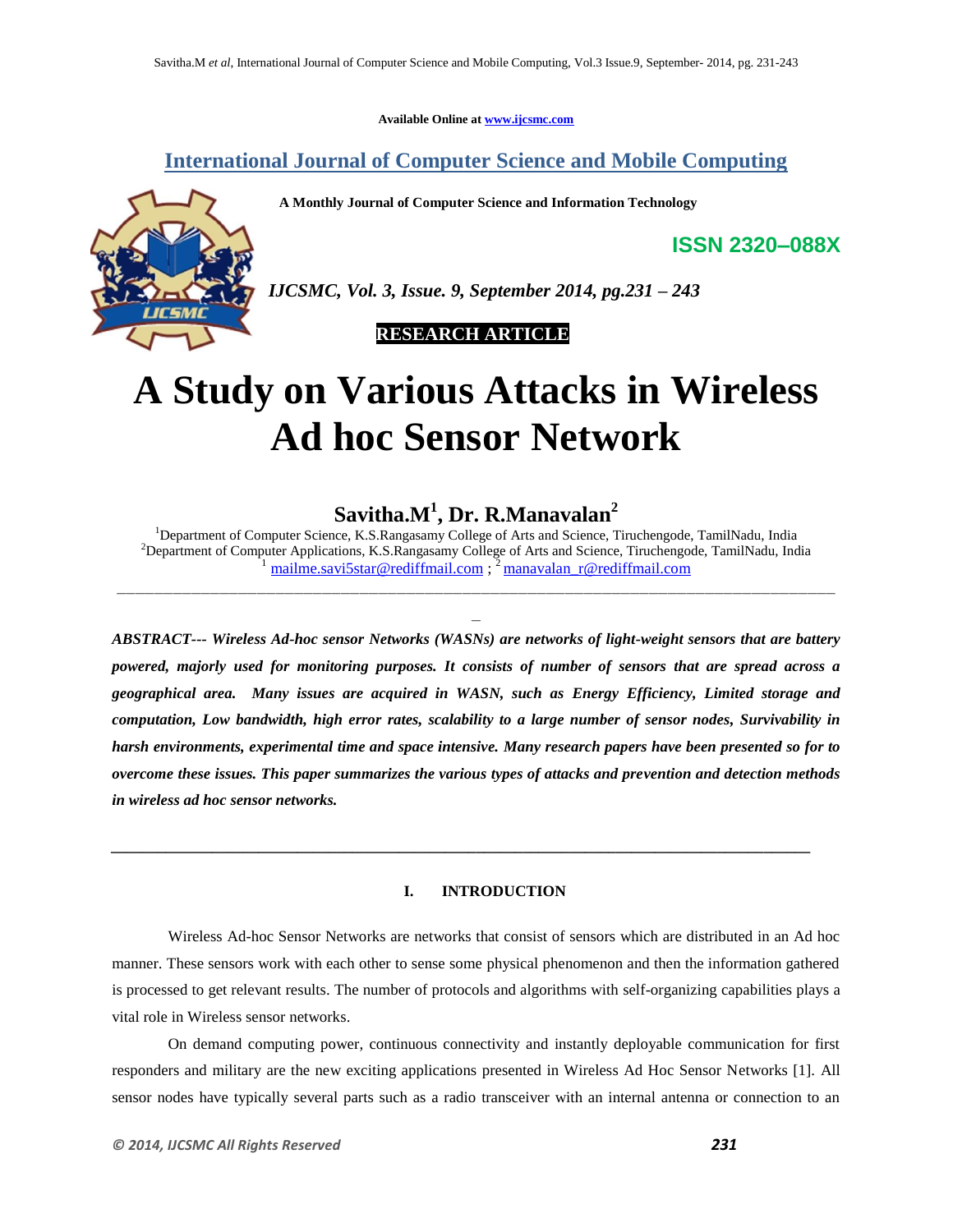external antenna, a microcontroller, an electronic circuit for interfacing with the sensors and an energy source for effective communication.

In WASN, Topology plays a vital role for minimizing various constraints, such as limited energy, latency, computational resource crisis and quality of communication. The major issues of wireless ad hoc sensor networks are less security routing, low access control, coverage problem and less energy efficiency and security. To expand the lifetime of the networks and also to preserve a balanced energy expenditure of nodes in Ad-hoc wireless sensor network are still the challenging issues.

WASN with resource constrained nodes makes them very much vulnerable to variety of attacks. The parameter such as throughput, packet end-to-end delay and network load are used to evaluate the performance of the protocols and methods. The rest of the paper is organized as follows: Section II provides brief survey about the attacks in Wireless Ad Hoc Sensor Network. Issues in the attacks are discussed in section III and the conclusion is presented in section IV.

### **II. ATTACKS IN WIRELESS AD HOC SENSOR NETWORK: A REVIEW**

In 2000, Wendi Rabiner Heinzelman et al., [1] presented Low-Energy Adaptive Clustering Hierarchy (LEACH) clustering-based protocol to minimize energy dissipation in sensor networks. In the conventional protocols, direct transmission, minimum transmission energy, multi hop routing and static clustering may not be optimal for sensor networks. To solve these issues, LEACH uses localized coordination to enable scalability and robustness for dynamic networks and also incorporated data fusion into the routing protocol to reduce the amount of information while transmitting to the base station. The results showed that the LEACH reduced the communication energy compared with direct transmission and minimum energy routing transmission.

In 2001, Seapahn Meguerdichian et al., introduced the exposure-based coverage model. Identification of coverage is one of the fundamental problem in networks. The developed algorithm completes the exposure of sensor networks and the same is specifically used to find minimal exposure paths. The algorithm has three main parts: Transform the continuous problem domain to a discrete one, apply graph-theoretic abstraction and Compute the minimal exposure path. Generally Djikstra's Single-Source-Shortest-Path algorithm is used to find the minimal exposure path and the same is replaced by the Floyd-Warshal All-Pair-Shortest-Path algorithm. The results showed that, the algorithm has produced the high quality of results based on the intensity models such as cross, square, triangle and hexagon [2].

In 2002, Arati Manjeshwar et al., Proposed a hybrid routing protocol; **A**daptive **P**eriodic **T**hresholdsensitive **E**nergy **E**fficient Sensor **N**etwork Protocol (APTEEN) [3] for comprehensive information retrieval. Query handling is one of the main problems in LEACH protocol. Once the CHs are determined for each cluster period, the cluster head broadcasts the parameters such as, attributes, thresholds and schedule and count time. In the protocol, two approaches were used for query handling, flat topology and a cluster based approach. Based on performance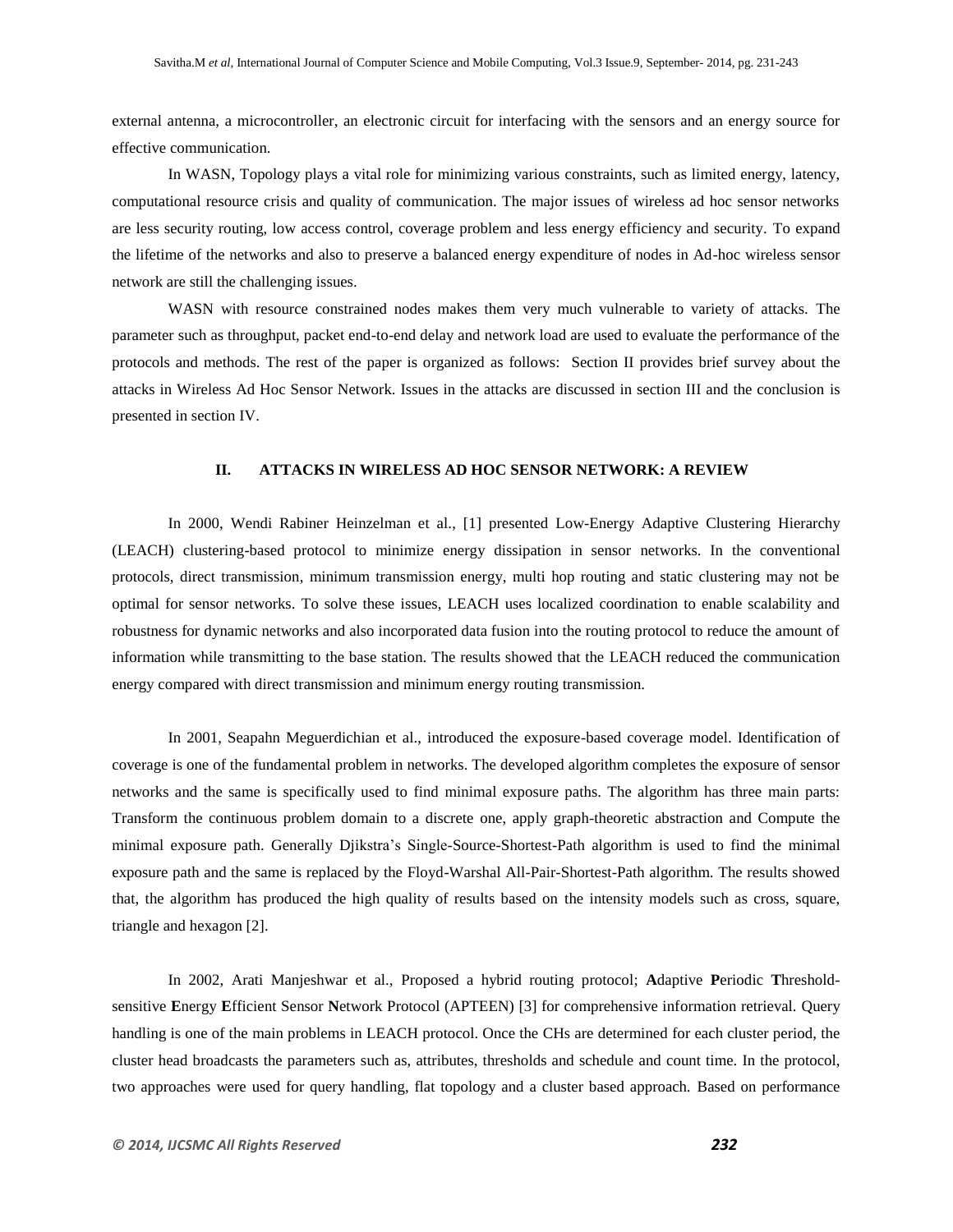metrics, the results showed that the protocol provides lower dissipation value of energy and a higher number of alive nodes at any given time.

In 2002, Wei Ye et al., presented the sensor-MAC (S-MAC) [4] protocol to reduce the energy consumption. S-MAC uses three techniques periodic listen and sleep, collision and overhearing avoidance and message passing to reduce energy consumption and support self-configuration. In the message passing module, two functions are incorporated periodically such as periodic listen and sleep. Compared with TDMA, all the nodes in S-MAC are free to choose their own listen or sleep schedule. The results demonstrated that, the S-MAC protocol achieved better energy conserving properties compared to IEEE 802.11.

In 2002, Rahul C. Shah et al., [5] proposed a scheme called energy aware routing that uses sub-optimal paths occasionally to provide substantial gains. In sensor networks, resources are limited in sensor network are which is the main issue. To address the issue, the routing protocol is proposed that is suitable for low energy and low bit rate networks. Probabilistic forwarding is used to send the traffic on different routes and provides an easy way to use multiple paths without adding much complexity at a node. Results showed that the protocol increased the lifetime of routing, reduced the overhead and the energy differences between the nodes are also reduced.

In 2003, Vaidyanathan Ramadurai et al., [6] proposed localization algorithm for Ad-hoc sensor networks. Localization is the problem of estimating the spatial coordinates of wireless nodes. To overcome the issue, Robust and RF signal strength based distributed algorithms are used for localizing wireless sensor nodes. The position estimation method is the good way to broadcast the message to all of its neighbours. Simulation results showed that, the estimated position is found accurately with a range of inaccuracy.

In 2003, Roozbeh Jafari et al., [7] presented the energy skew routing algorithm in lossy sensor networks. Extension of the sensor nodes life time is the main issue in sensor networks. In a specific traffic pattern, specific node serves as the gateway or base station. The intermediate nodes are connected to a dummy node to reduce the lossy rate. The lossy flow determines the energy consumption at the sensor nodes. The results showed that, the technique is more efficient to maximize the lifetime and decrease the latency.

In 2003, Yih-Chun Hu et al., [8] designed the Secure Efficient Ad-hoc Distance vector routing protocol (SEAD). This protocol spreads new routing information in networks. The hash tree property is used to authenticate the node ID in the protocol and Merkle tree is used to generate the collection of values. Four metrics were used to evaluate the performance of SEAD protocol such as packet delivery ratio, byte overhead, packet overhead and median overhead. The simulation results showed that the SEAD protocol reduced the overhead of the network.

In 2003, Seema Bandyopadhyay and Edward J. Coyle [9] proposed a randomized clustering algorithm to organize the sensors in a wireless sensor network into clusters. The algorithm works in a bottom-up fashion. It is used to generate a hierarchy of cluster heads and also observed that the energy savings are increased while the number of levels in the hierarchy is increased. In every communication, 1 unit of energy is spent for 1 unit of data. Simulation results showed how the energy consumption decreases while number of the hierarchy level is increased.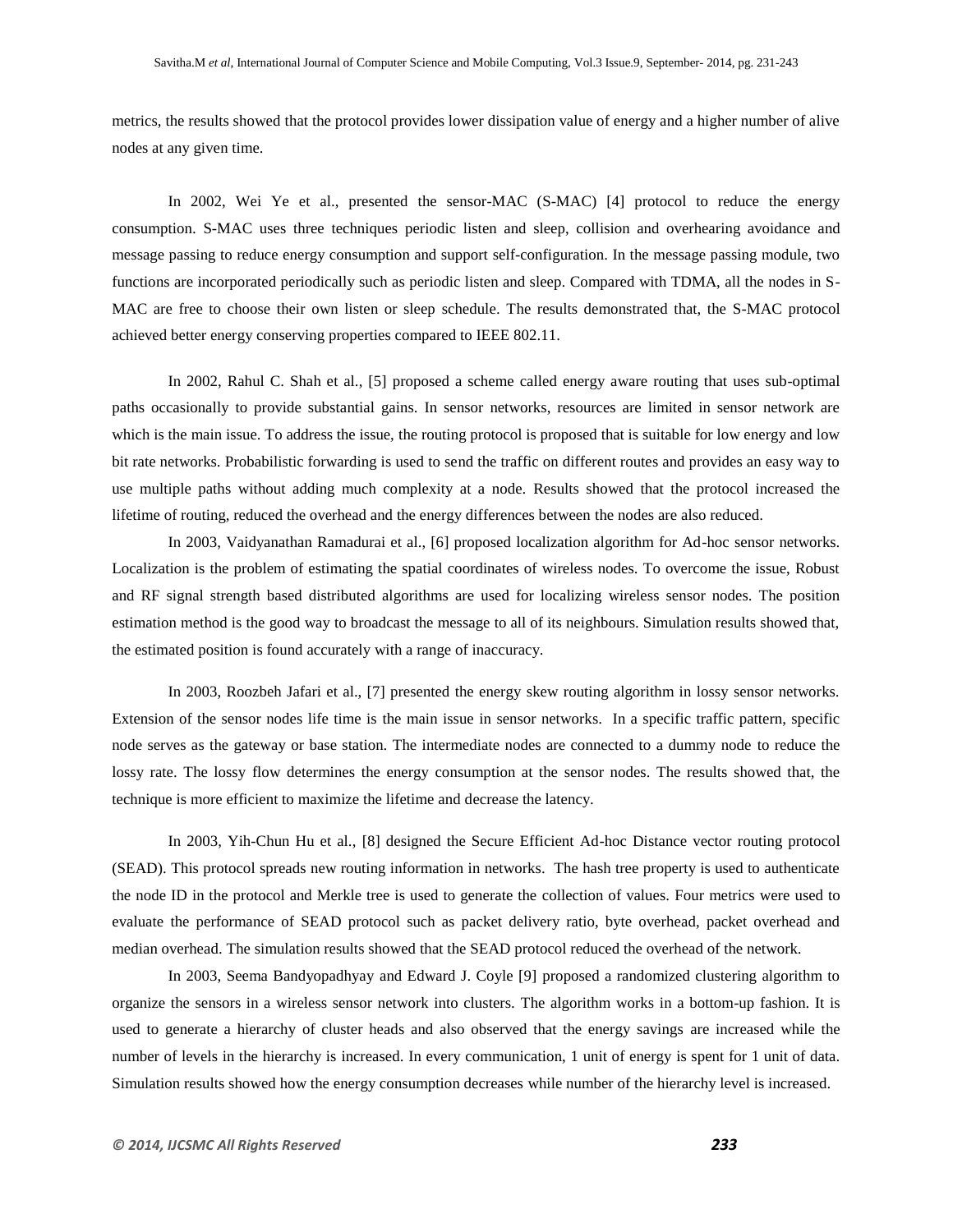In 2003, Chris Karlof et al., [10] proposed a secure routing idea in sensor networks. For analysing the routing security, two classes of attacks against sensor networks sinkholes and Hello floods are introduced. Crippling attacks and counter measures are used for design. The counter measures are described between the parse of outsider and insider attacks. The simulation results showed that the proposed schemes give the better routing and also protect the data from outside attackers.

Key establishment in sensor networks is a challenging problem because asymmetric key cryptosystems are unsuitable for use in resource constrained sensor nodes. In 2003, Haowen Chan et al., [11] presented three mechanisms for key establishment; q composite keys scheme, the multipath-reinforcement scheme and the randompair wise keys scheme. The basic random key predistribution scheme consists of two phases: initialization phase and setup phase. The effectiveness of (2-hop) multipath key reinforcement is evaluated by deploying the random uniform deployment of sensor nodes on a square planar field. From the results, it was observed that the q-composite scheme significantly improved the security under small scale attack whereas the (2-hop) multipath reinforcement scheme improved the security at the cost of network communication overhead.

In 2004, Ossama Younis et al., [12] proposed a distributed clustering approach for long-lived Ad hoc sensor networks. HEED protocol, which terminates in a constant number of iterations, is independent of network diameter. In HEED, intracluster and intercluster routing are used for single hop communication. To increase the energy efficiency and prolong network lifetime, intracluster "communication cost" is considered as a secondary clustering parameter. Simulation results clearly demonstrated that, the HEED prolongs network lifetime since produced clusters exhibit several appealing characteristics. HEED creates a connected multi hop intercluster network effectively when a specified density model and a specified relation between cluster range is in transmission range.

In 2004, Imad Aad et al., [13] presented the design and study of DoS attacks. First attack is JellyFish (JF) attack, the key principle that JF use to facilitate the attack is targeting end-to-end congestion control. The second is the Black Hole attack, Black Hole nodes participate in all routing control plane operations. It employed a broad set of security and DoS resilience mechanisms that (i) ensure node authentication, (ii) ensure message authentication,(iii) ensure one identity per node and (iv) prevent control plane misbehaviour . From this study, these attacks are described in a variety of settings and have provided a quantification of the damage they can inflict.

In 2004, Timothy J. McNevin et al., [14] presented the design of a client puzzle protocol to provide the security in networks. pTCP is a modification of TCP and the goal of the algorithm is to create as much diffusion as possible by incorporating many rounds or iterations of client puzzle operations. pTCP implemented a three-way handshake method to establish a connection between nodes. The results showed that pTCP performed more effective in defending against synflood attacks and syncookies.

In 2004, Xiang Ji et al., [15] presented the multi scaling method for sensor positioning. In order to estimate the accurate position and reduce the error commutation, multidimensional scaling and coordinate alignment techniques are applied to recover positions of adjacent sensors. Further, demand position estimation method based on multidimensional scaling is also introduced for one or several adjacent sensors positioning. Experimental results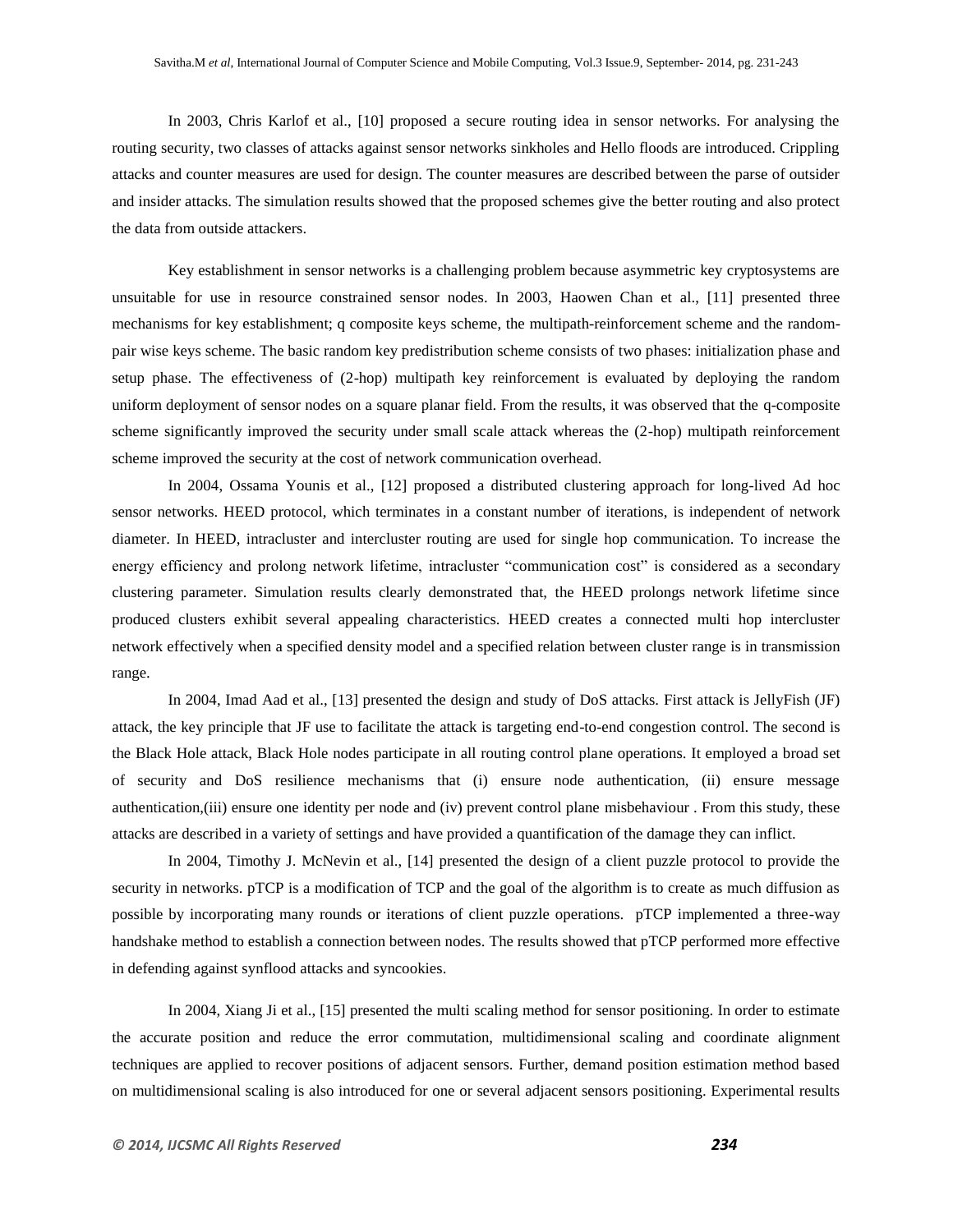indicated that the distributed method for sensor position estimation is very effective and efficient than other positioning methods.

In 2005, Stefan Schmidt and Holger Krahn [16] proposed security architecture for wireless sensor networks to prevent many attacks. The prototypes of the architecture are implemented in the sensor nodes for security. To communicate securely, every node generated a random key within its neighbourhood. The key is used solely by the node to encrypt and authenticate its messages. Generally, Blundo-et-al scheme is used to achieve the pair wise key agreement based on a predistribution scheme. The results show that the implemented prototype provided lightweight solution and is applicable for self-organizing mobile wireless sensor networks.

In 2004, Haibin Sun et al., [17] presented a distributed and efficient approach to dynamically detect and defend against low-rate TCP attacks in network. The developed detection mechanism identifies the existence of lowrate attack in some extent. When the low-rate attack is present, a push back mechanism is used to identify the attack as close to the source of attack as possible. The round-robin approach is used to protect the TCP flows and isolate them from the traffic attack. The simulations exposed the merits and effectiveness of the proposed defence mechanism and the robustness and accuracy of the proposed detection algorithm.

In 2005, Yih-Chun hu and Adrian Perrig [18] presented the secure on-demand routing protocol for ad-hoc networks. The protocol provides security against one compromised node and arbitrary active attackers and relies only on efficient symmetric cryptographic operations. The protocol has designed based on the basic operation of the DSR protocol. The designed security mechanisms are highly efficient and robust. Experimental results showed that, the Ariadne actually performed in terms of metrics than the unoptimized DSR.

In 2005, Li Qing et al., [19] proposed Distributed Energy-Efficient Clustering (DEEC) scheme for heterogeneous wireless sensor networks. To reduce the energy consumption, it is necessary to increase the scalability and lifetime of the network. DEEC estimated the ideal value of network life-time, which is used to compute the reference energy for each node. The results showed that when compared with LEACH-E the DEEC has performed well in multi-level heterogeneous wireless sensor networks.

In 2005, Ping Ding and Aslihan Celik [20] proposed a Distributed, Weight-based Energy-Efficient Hierarchical Clustering algorithm (DWEHC). DWEHC runs in *O* (*1*) time which is the major advantage for a power-constrained sensor network. The ideal value of network life-time is estimated to compute the reference energy of each node. In the proposed scheme, six parameters are used to calculate the minimum energy path. These parameters are Relay, Neighbours Relay, Region, Enclosure Region, Cluster range (cluster radius) and Weight. Simulations demonstrated that the DWEHC generated well balanced clusters and also both clusters energy consumption is greatly improved by HEED-AMRP algorithm.

In 2006, Richard Han and Shiva Kant Mishra [21] proposed a solution, using One-way Hash Chains (OHC) to protect end-to-end multi hop communications in WSNs against Path-based DoS (PDoS) attacks. OHC included a skipjack-based one-way function to generate the OHC number. The robustness and reliability of multipath routing has improved for data communications. In routing, every node forwards a packet containing the same OHC number equal to the number of paths. The simulation result showed that the scheme is feasible in current sensor network platforms and solve the overhead within range.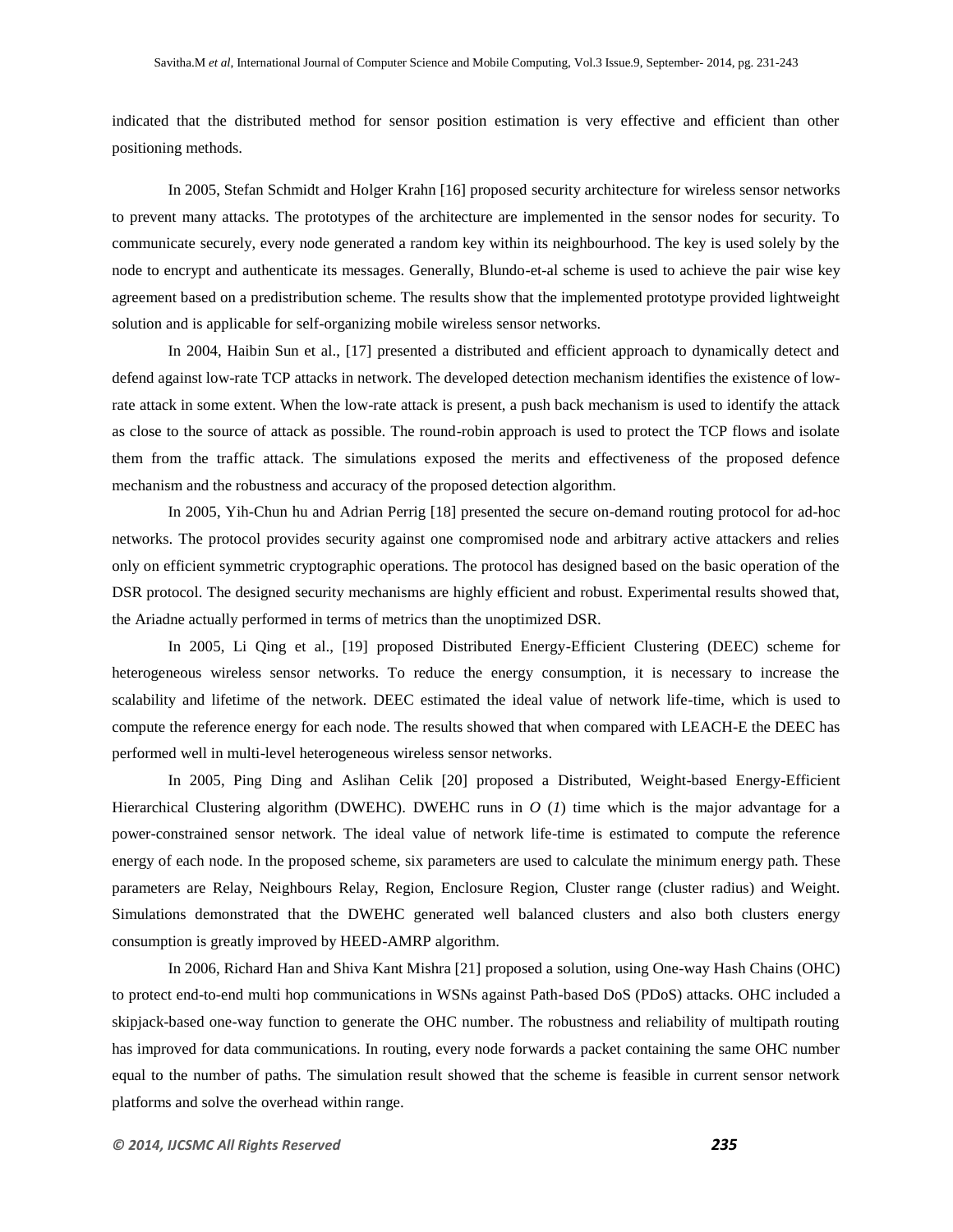In2006, Sencun Zhu et al., [22] proposed a Lightweight Hop by hop Authentication Protocol for Ad hoc networks. It is a network access control protocol for preventing resource consumption attacks. The LHAP is based on two techniques: (i) hop by hop authentication (ii) one-way key chain. The Time Efficient Streamed Loss-tolerant Authentication (TESLA) is used to reduce the number of public key generation operations for boots trapping trust between nodes. Three protocols were analysed to detect the attacks and the simulations showed that the LHAP is more efficient and provide high security from the attacks.

In 2007, Mujdat Soyturk et al, [23] presented the Stateless Weight Routing with Multiple Sinks (MS-SWR) protocol to reduce the energy consumption and to extend the lifetime of the network. The MS-SWR protocol is scalable protocol for large size networks. It is also reactive stateless geographical routing protocol working independent from the MAC-layer. The energy consumption between stationary sink nodes and mobile nodes in routing is analysed and compared. From the results, it is observed that mobile sinks in routing reduces the energy consumption in a considerable amount.

In 2007, Vahid Shah Mansouri, and Vincent [24] presented the Distributed Maximum Lifetime Routing for Wireless Sensor Networks based on Regularization. Regularization function has satisfied the three properties such as, it is a strictly convex function, it is a separable function and it has a physical interpretation. Additionally, regularization functions and delay function are used for minimizing the total power consumption to satisfy the properties. Simulations are conducted for the comparison of different problems for routing paths, such as fully distributed method, Regularized problem with power term and Regularized problem with delay term. Results showed that the proposed algorithm with regularized power term provided a lower normalized power consumption than the other two schemes.

In 2009, Buyanjargal Otgonchimeg et al., [25] proposed an "Efficient Algorithm for Event-Driven Wireless Sensor Networks (EAED) for prolonging the lifetime of a sensor network by balancing energy usage of the nodes. EECED comprise, of three main phase such as the initial phase, the clustering phase and the data transmission phase. The network lifetime is defined as the round interval from the start of operation until the death of the last alive node. The results exposed that the proposed method has maintained a balanced energy consumption distribution among all the nodes in a sensor network and thus prolong the network lifetime.

In 2009, Allan I. McInnes et al., [26] presented the Flooding Time Synchronization Protocol (FTSP) to restrict the size of the model state-space. Five properties are checked by FTSP model to apply the flooding. Then a number of abstraction techniques are used to keep the small state-space model. Results showed that the FTSP model performed well in all metrics.

In 2009, Shuo Guo et al., [27] proposed Faulty Node Detection (FIND) method for wireless sensor networks. Detecting nodes with fault is a major issue in network management. To overcome this, FIND detects nodes with faulty readings based on their relative sensing results. To detect the node sequences, an approach is proposed to estimate where the events are taken place and what are the original sequences. Secondly, the average ranking differences of nodes in detected sequences and original sequences for faulty nodes are determined. The experimental results proved that the FIND achieved both a low false negative rate and a low false positive rate in various network settings.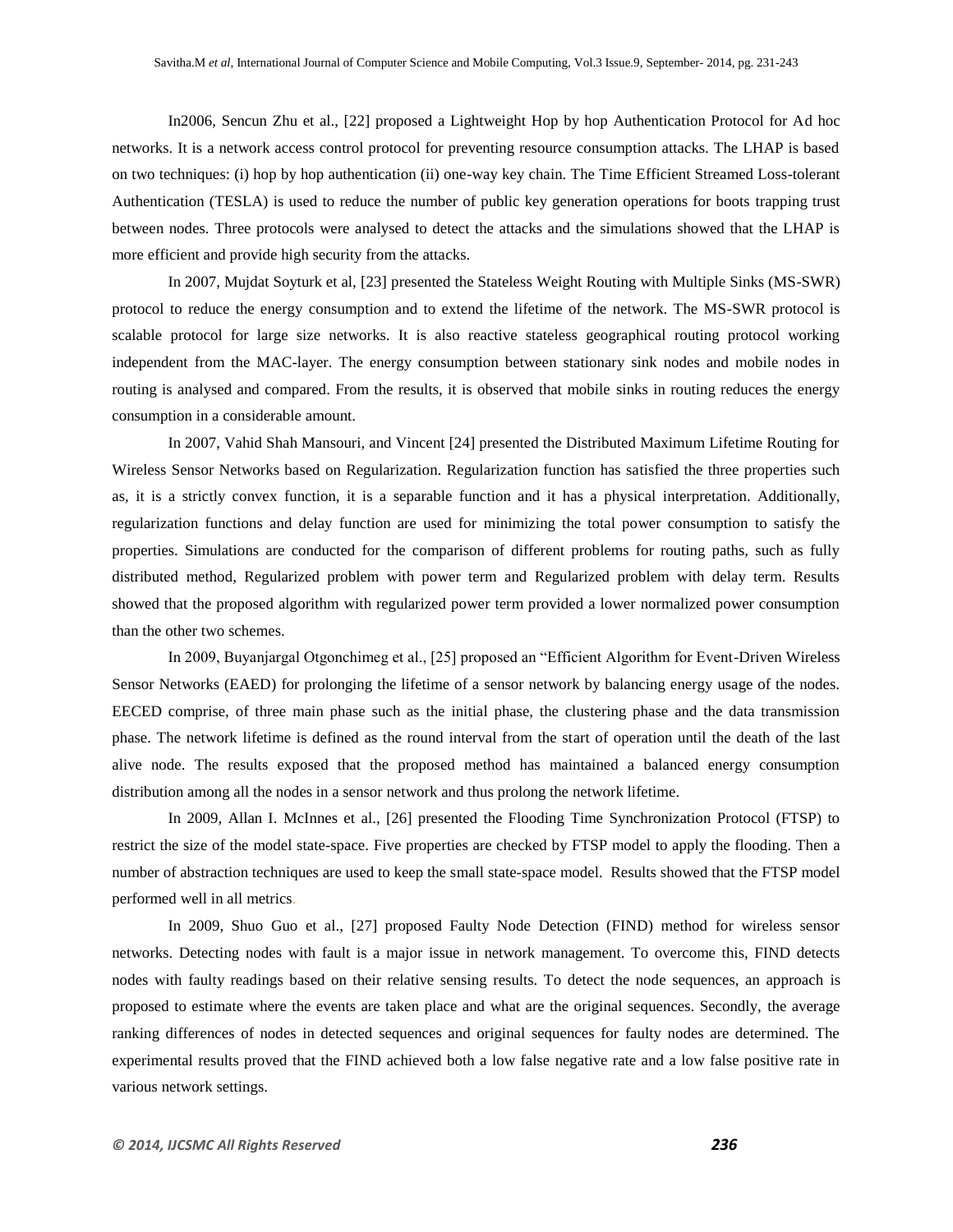In 2009, Elbhiri Brahim et al., [28] presented a Stochastic and Balanced Distributed Energy-Efficient Clustering (SBDEEC) scheme for heterogeneous wireless sensor networks by dividing the network into dynamic clusters. It is a balanced and dynamic method where the cluster head election is more efficient. The method estimates the average energy and selects the algorithm cluster head for broadcasting the sensed information in the searched data; nodes with significant data send its message to the cluster head. From the Results it was observed that SBDEEC is more efficient than SEP and DEEC.

In 2009, Dr.G. Padmavathi et al., [29] presented the summary of attacks and their classifications in wireless sensor networks. The security mechanisms are actually used to detect, prevent and recover from the security attacks. The standard security goals such as Confidentiality, Integrity, Authentication and Availability (CIAA) are also presented. The secondary goals are also mentioned such as Data Freshness, Self- Organization, Time Synchronization and Secure Localization.

In 2010, Mohammad Saifuland and A.F.M. Sultanul Kabir [30] proposed a hierarchical architect based on intrusion detection system for wireless Ad hoc sensor network. The policy based detection mechanism with GSM cell concept is introduced for intrusion detection architecture. In that mechanism, the cluster nodes are considered as more powerful than ordinary sensor nodes. The result showed that, the proposed scheme increased the total cost of network set up, but enhances reliability, efficiency and effectiveness of IDS for a large geographical area.

In 2011, Yenumula B. reddy et al., [31] proposed an Agent-based Trust Calculation approach to calculate the trust using the collaborative approach. The framework used the characteristic of neighbouring node for calculating the successive node. Authors also presented the fuzzy rating models and Sporas formula for node rating. The clusters formed with the nodes are within communicating distance in the framework. Each cluster has an agent to collect the reputation of nodes. The results showed that the life of a node is increased by using the computational work.

In 2011, Tanveer A. Zia and Albert Y. Zomaya [32] presented a lightweight security framework to provide a comprehensive security solution against the known attacks in sensor networks. The proposed framework consists of four interacting components: a Secure Triple-Key Scheme (STKS), Secure Routing Algorithms (SRAs), a Secure Localization Technique (SLT) and a Malicious Node Detection Mechanism. Additionally, two algorithms (1) sensor node and (2) base station are presented for secure data transfer. Results showed that the effectiveness of the framework ensured the total security by reducing the packet transmission time, latency and packet overheads.

In 2011, Subhankar Mishra et al., [33] described the energy efficient protocols, which can have significant impact on the lifetime of the networks. The algorithm is proposed for minimizing the rate of dissipation of cluster heads. LEAD is combined with energy efficient round scheduling for cluster head allocation. For increasing the lifetime of the networks the cluster heads are selected dynamically in a round schedule balancing scheme. The results exposed that the algorithm perform more energy efficient.

In 2012, Zhenzhong Huang and Jun Zheng [34] proposed a Slepian-Wolf Coding based Energy-Efficient Clustering Algorithm for Data Aggregation in Wireless Sensor Networks. The algorithm, minimize the amount of data generated within each cluster and the overall energy cost for data transmission in the network. In SWEEC algorithm, a sensor node with a larger data compression rate and closer to the sink has a higher probability to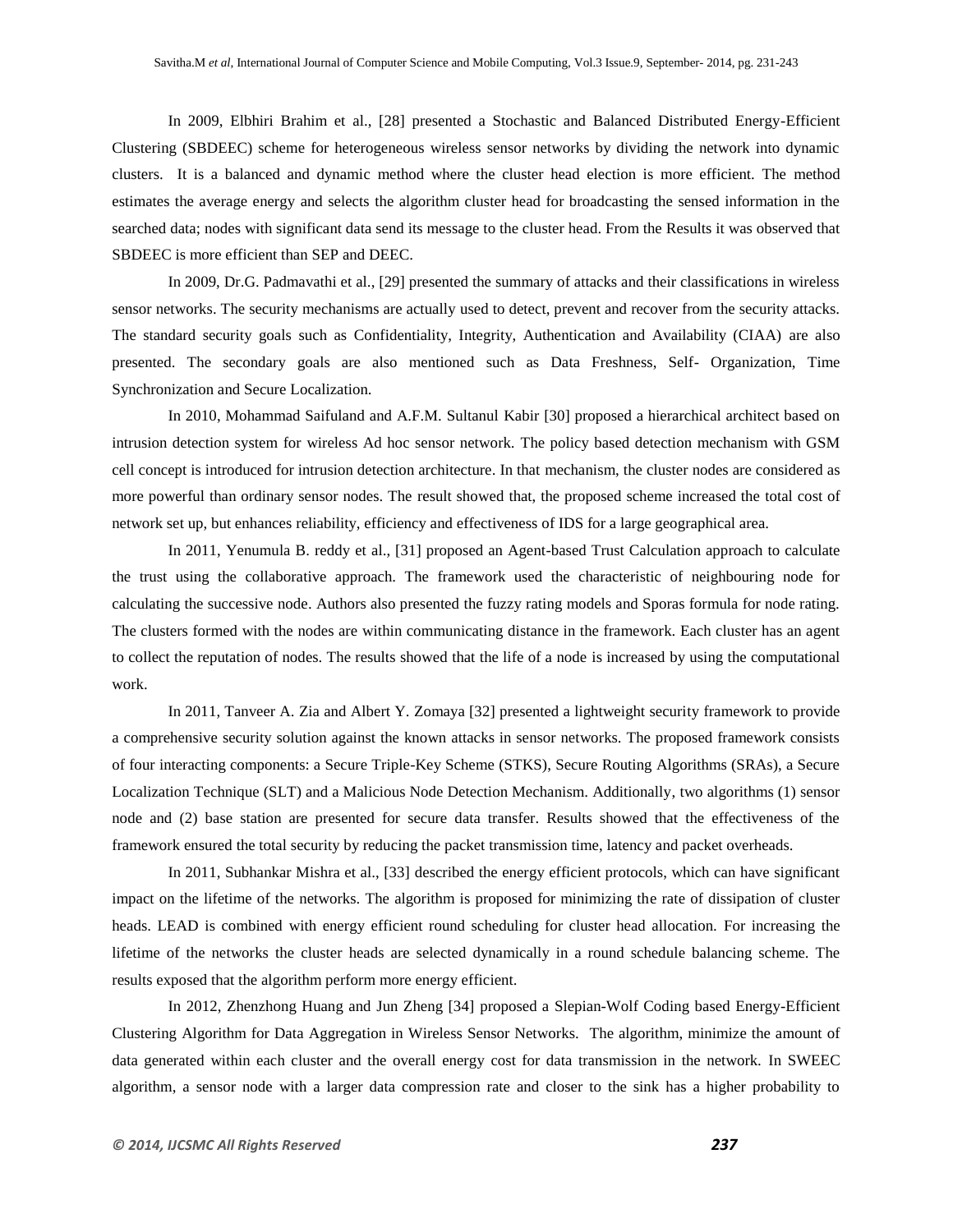become a cluster head. Simulation results showed that the proposed SWEEC algorithm reduced the overall energy cost for data transmission and improved the energy efficiency of the network.

In 2014, Sivanandam and Kirankumar [35] presented the method of identifying malicious nodes using node classification in wireless sensor network. Three techniques are proposed for providing security in the network such as node monitoring, packet sealing and node classification. In the implementation phase, two algorithms have been proposed to identify the behaviours of sensor nodes. Generally, Directed Graph (DG) establishment and Packet Transmission algorithm are performed for identifying the packet dropping malicious nodes. Further, the node classification algorithm is used to calculate the node dropping ratio and find the status pattern. Simulation results showed that, the proposed scheme is more effective to identify misbehaving forwarders that drop packets.

In 2014, Reshmi and Vidya [36] exposed the contending against energy depletion attack in wireless network. Security is one of the critical issue in networks. To overcome these issues, No-Backtracking property scheme is proposed to achieve high efficiency and secure authentication. The group identification method is used to identify the nearest neighbour node within the network. The PLGP protocol is a state secure routing protocol, which is used to resist vampire attack during packet forwarding. In PLGP, all the nodes are formed as a group or a tree structure to validate the packets for addressing and routing. The results represented that, the PLGP protocol based on no-backtracking property has performed well for depletion of vampire attacks.

In 2014, Menasinakai et al., [37] explained the prevention and detection of vampire attacks. PLGP protocol is used to prevent the vampire attacks. It consists of two phases for forwarding the packets in a tree structure such as topology discovery phase and packet forwarding phase. To securely transmit the data, the path tracking technique is used in PLGP. It demonstrated the routing lead distribution and path diversity. The buffer technique also used in the proposed system in which the details of previous activity of every node is stored in a small buffer.. The simulation results showed that, the proposed scheme is performed well to prevent attacks and achieved high energy consumption.

In 2014, Divya and Vanitha [38] presented a valuable secure protocol to prevent attacks in wireless ad hoc sensor networks. The Valuable Secure Routing Protocol (VSP) is proposed to prevent vampire attacks. It is compressed of three phases such as network configuration phase, key management and communication phase. In first phase, the neighbour group formation process is done by each and every node. The key management phase is used for cryptography to protect the node and data. Elliptic Curve Cryptography (ECC) approach is based on the algebraic structure which is used to achieve the security with smaller key size and minimize the number of calculation in a group. PLGP protocol is used to perform the backtracking method in communication phase.

In 2014, Damodhar and Umakant [39] described the resource consumption attacks in wireless ad hoc sensor networks. The Energy Weighted Monitoring Algorithm is proposed for providing the security in network. Two phases are initialized in EWMA for consuming the nodes energy. Network configuration phase establishes an optimal routing path from source to destination and achieved multi hop load balanced network. Communication phase avoids the same data packets and aggregated the data transmission. Simulation results proved that the proposed scheme performs well.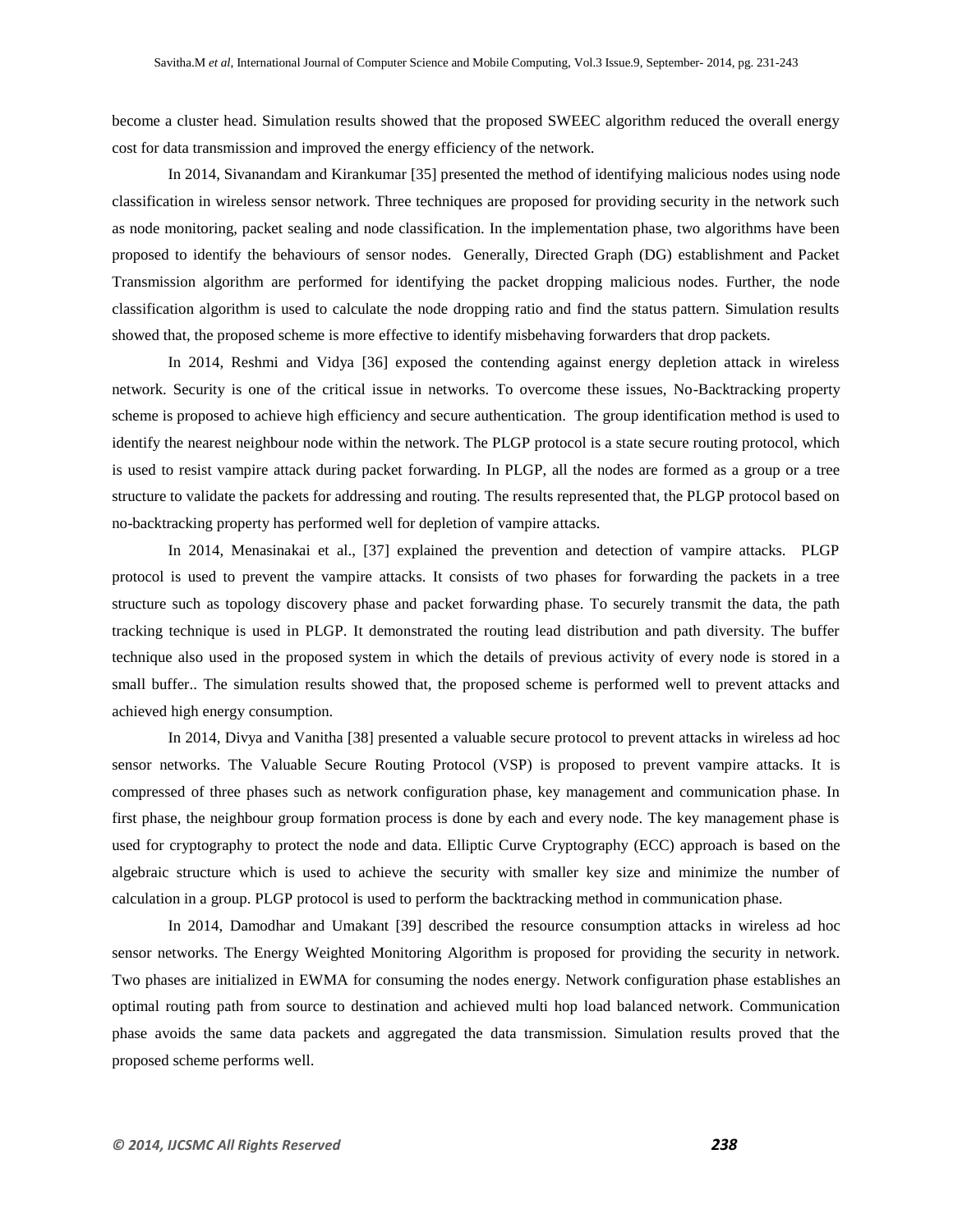In 2014, Sivakumar and Murugapriya [40] described the detection and elimination of vampire attacks in sensor networks. Optimal Energy Boostup protocol is proposed for providing the security. The PLGP protocol is performed as a tree structure. It predicts the vampire attacks based on the behaviours of nodes and used to find the optimal path. From the results, it was observed that the network energy is increased based on the location in forwarding phase.

In 2014, Palle and Seelamsaireddy [41] presented a method of detection and elimination of vampire attacks in wireless sensor networks. To overcome the vampire attacks, Optimal Energy Boost up Protocol (OEBP) and Energy Weighted Monitoring Algorithm (EMWA) method are proposed. The goal of EMWA method is to establish an optimal routing path. Further, the PLGP protocol is presented to prevent vampire attacks. Additionally, AODV protocol with small delay and DSDV protocol with RIP method are used to provide the security. The results showed that, the proposed scheme performed better in the effect of network energy.

In 2014, Soramrakeshsingh and Narendra [42] presented the performance of energy attack detection in wireless sensor network. Vampire attacks are very difficult to detect. To overcome this issue, the PLGP and M-DSDV protocol are proposed to detect the resource depletion attack. PLGP attestation phase is the best use of finding the path in the tree structured network. M-DSDV protocol is designed to overcome the routing loop problems. Two phases are clarified in the protocol, topology discovery phase and maintenance phase. The results demonstrated that, the PLGP protocol and DSDV protocol have reduced the damage from vampire attacks.

In 2014, Blessy and Petchimuthu [43] presented a captivating approach for disclosing the vampire intrusion in wireless sensor network. For providing the security in networks, the LEACH algorithm is proposed to increase the lifetime of network. It reduced the data aggregation energy in data transmission. CDMA and TDMA schedules are also used in LEACH protocol to reduce the obstruction between the clusters. The simulation results showed that the proposed schemes improved the lifetime of the networks.

In 2014, José Anand and Sivachandar [44] presented the vampire attacks detection in wireless sensor networks. Ihe effect of vampire attacks on AODV is proposed for providing the security. The vampire attacks have the ability to disrupt the AODV protocol. Randomly selected malicious AODV agents are evaluated. Initial energy and final energy are used to calculate the energy level in the networks. The results proved that the proposed scheme increased the network energy during the forwarding phase.

In 2014, Sharmila and Ramalingam [45] described the energy depletion attacks in wireless sensor networks. The Adaptive Traffic Coalescing (ATC) scheme and Adaptive Power Aware Multicasting (APAM) algorithm are proposed to detect DoS attacks and decrease the energy consumption. ATC monitored the incoming traffic and can detect DDoS attack traffic. The Enhanced On-Demand Distance Vector (ENAODV) routing protocol is used to detect the attacks. The simulation results showed that the ENAODV protocol performed well in high energy level and the ATC method has effectively detected the DDoS attacks.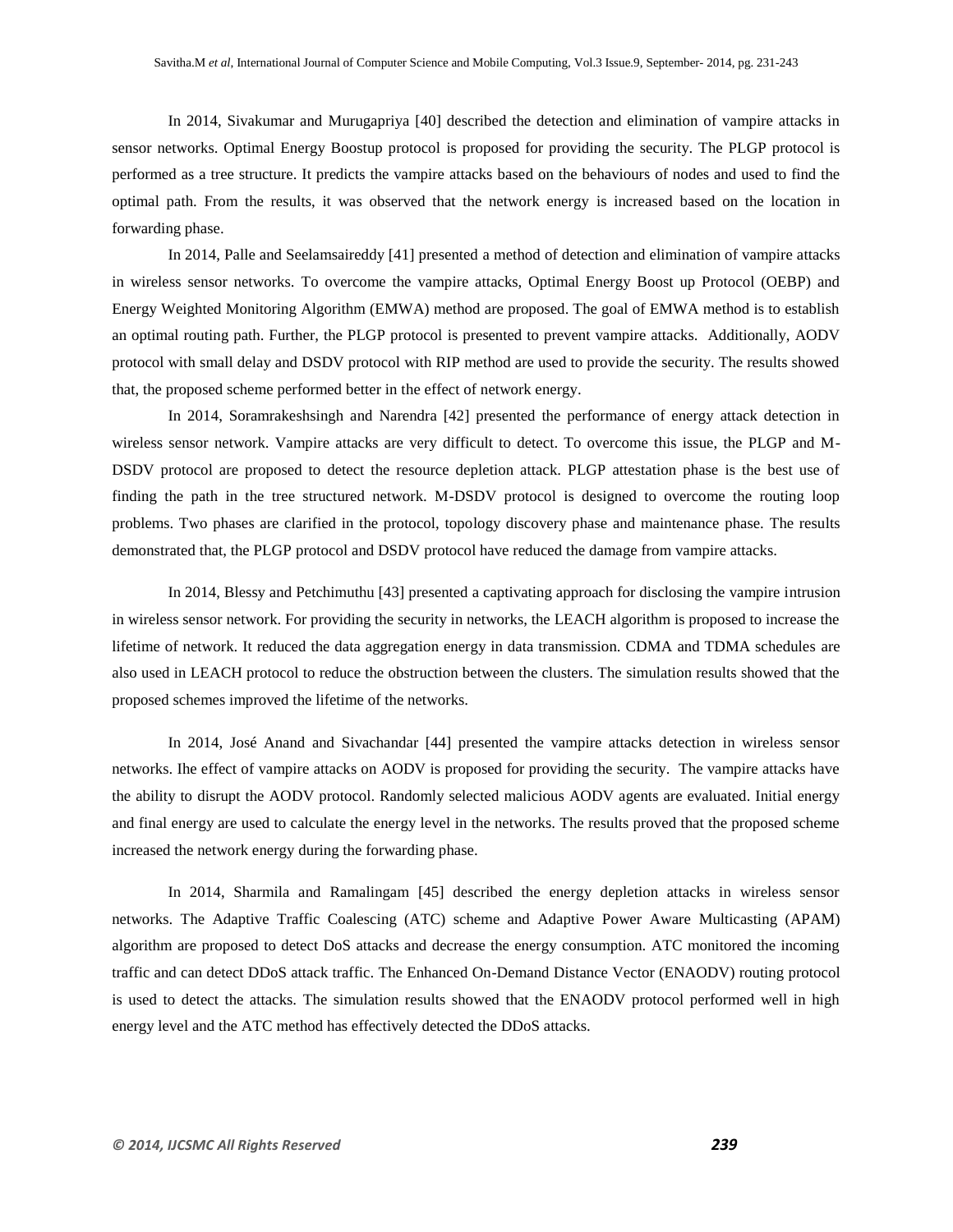## **III. ISSUES**

From this literature survey, the following issues are identified in Ad-hoc sensor Networks.

- 1. It consumes more Energy and time.
- 2. It constraints low Bandwidth.
- 3. It produces high error rates and routing attacks.
- 4. Limited resources, Latency, security problem, Scalability and Integrity.
- 5. It provides difficulties in coverage area and positioning the network.

## **IV. CONCLUSION**

This paper presents the overview of attacks and detection methods in ad-hoc sensor networks. Performance and evaluation of black hole attack, white hole attack and vampire attacks are also described clearly. Most of the fundamental issues such as More Energy consumption, Less Bandwidth constraint and High error rates, Limited resources, Latency, security problem, Scalability and Integrity are explained and overcoming techniques are also presented for effectiveness of the networks. Further, this survey helps to implement new approaches to prevent the vampire attacks in wireless ad hoc sensor network.

# **References**

[1] Wendi RabinerHeinzelman, AnanthaChandrakasan, and HariBalakrishnan "Energy-Efficient Communication Protocol forWirelessMicrosensor Networks," Proc. IEEE Transactions on, Proceedings of the 33rd Hawaii International Conference on System Sciences – 2000.

[2] SeapahnMeguerdichian, FarinazKoushanfar, Gang Qu, MiodragPotkonjak"ExposureIn Wireless Ad-Hoc Sensor Networks", Wireless Communications and Networking Conference, IEEE WCNC 2001.

[3] AratiManjeshwar and Dharma P. Agrawal" APTEEN: A Hybrid Protocol for Efficient Routing and Comprehensive Information Retrieval in Wireless Sensor Networks" Proceedings of the International Parallel and Distributed Processing Symposium (IPDPS.02)

[4] Wei Ye, John Heidemann, Deborah Estrin" An Energy-Efficient MAC Protocol for WirelessSensor Networks" in Proceedings of the ACM/IEEE International Conference on Mobile Computing and Networking, 2002

[5] Rahul C. Shah and Jan M. Rabaey, Energy aware routing for low energy ad hoc sensor networks, Wireless Communications and Networking Conference, IEEE WCNC2002

[6] VaidyanathanRamadurai, Mihail L. Sichitiu, "Simulation-based Analysis of a Localization Algorithm for Wireless Ad-Hoc Sensor Networks*",* in Proceedings of International Conference on Wireless Networks (ICWN), June 23-26, 2003.

[7] RoozbehJafari, FoadDabiri, and MajidSarrafzadeh"On Minimal Energy Skew Routing in Lossy Wireless Sensor Networks*"Journal of Low Power Electronics*, 1(2):97–107, 2003.

[8] Y.-C. Hu, D.B. Johnson, and A. Perrig, "SEAD: Secure Efficient Distance Vector Routing for Mobile Wireless Ad Hoc Networks,"Proc. Fourth IEEE Workshop Mobile Computing Systems and Applications, 2003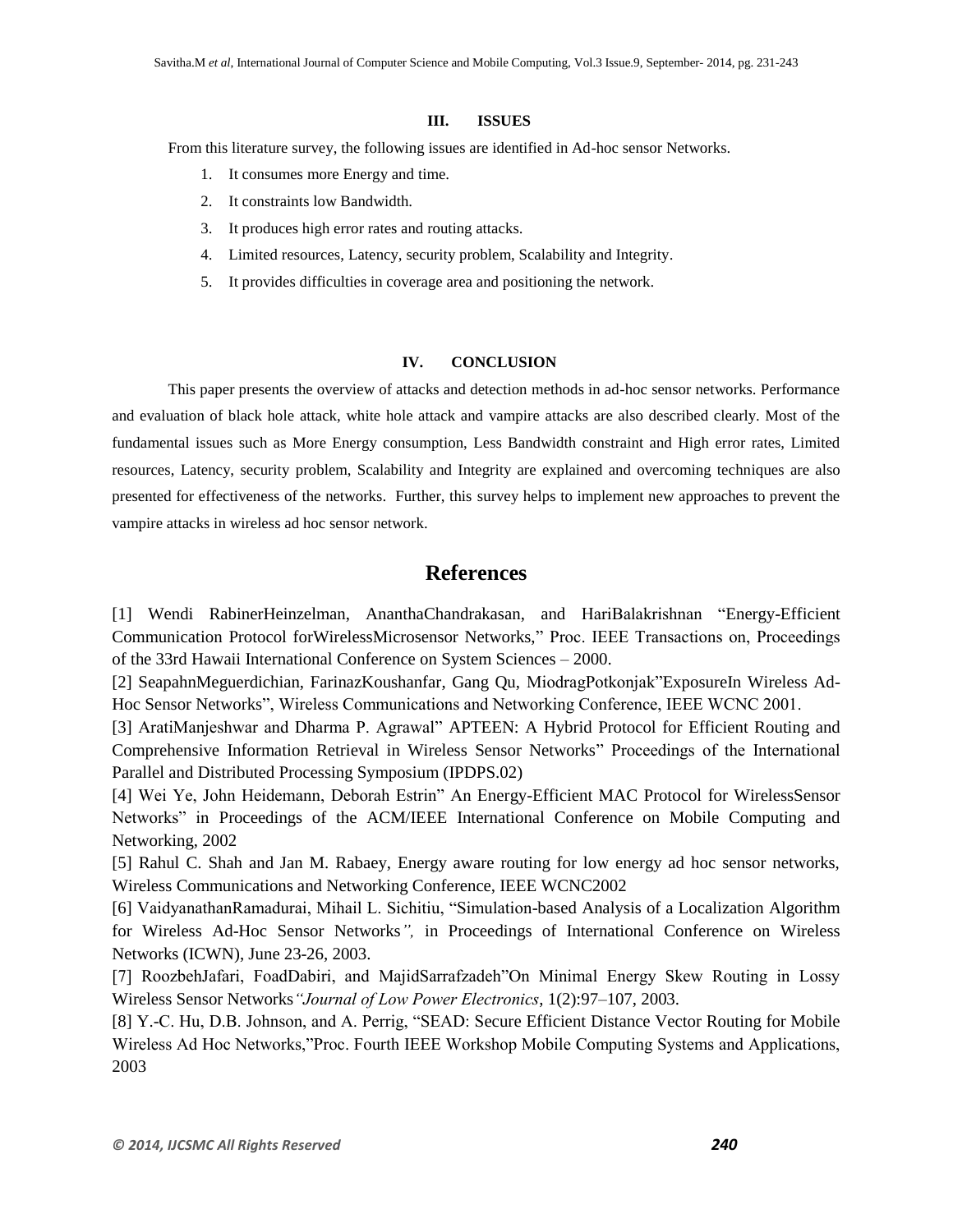[9] SeemaBandyopadhyay and Edward J. Coyle, "An Energy Efficient Hierarchical Clustering Algorithm for Wireless Sensor Networks," Proc. IEEE Transactions on, Wireless Sensor Network, INFOCOM 2003.

[10] C. Karlof and D. Wagner, "Secure Routing in Wireless Sensor Networks: Attacks and Countermeasures," Proc. IEEE Int'l WorkshopSensor Network Protocols and Applications, 2003.

[11] Haowen Chan Adrian Perrig Dawn Song" Random Key Predistribution Schemes for Sensor Networks"Proc. IEEE Transactions on, Wireless Sensor Network 2003

[12] O. Younis and S.Fahmy"HEED: A Hybrid, Energy Efficient Distributed Clustering Approach for Ad Hoc Sensor Networks," *IEEE Transactions on Mobile Computing*, 3(4):660-669, 2004.

[13] ImadAad ,Jean-Pierre Hubaux and Edward W. Knightly"Denial of Service Resilience in Ad Hoc Networks" Proc. ACM MobiCom, 2004

[14] Timothy J. McNevin, Jung-Min Park, and Randolph Marchany("pTCP: A Client Puzzle Protocol For Defending Against Resource Exhaustion Denial of Service Attacks ") Technical Report TR-ECE-04-10, Department of Electrical and Computer Engineering, Virginia Tech, Oct. 2004

[15] Xiang Ji, HongyuanZha"Sensor Positioning in Wireless Ad-hoc SensorNetworks Using Multidimensional Scaling"In Proceedings of the 12th International Conference onComputer Communications and Networks, pp.527-532,2003

[16] Stefan Schmidt and HolgerKrahnSecurityArchitecture for Mobile Wireless Sensor NetworksFirst European Workshop (ESAS 2004) Heidelberg, Germany, August 6, 2004

[17] Haibin Sun John C.S. Lui"Distributed Mechanism in Detecting and Defending Against the Low-rate TCP Attack"International Conference of Network Protocols (ICNP) 2006, Berlin, Germany

[18] Yih-Chun Huand Adrian Perrig, "Ariadne: A secure on-demand routing protocol for ad hoc networks," Wireless Networks 11, 21–38, 2005

[19] Li Qing, Qingxin Zhu, Mingwen Wang" Design of a distributed energy-efficient clustering algorithm for heterogeneous wireless sensor networks"Computer Communications 29 (2005) 2230–2237

[20] Ping Ding, JoAnne Holliday, AslihanCelik"Distributed Energy-Efficient Hierarchical Clustering for Wireless Sensor Networks" Wireless Sensor Networks 14, 2005 ref10

[21] Jing Deng, Richard Han and Shiva Kant Mishra ("Limiting DoS attacks during multi hop data delivery In wireless sensor networks")Int. J. Security and Networks, Vol. 1, Nos. 3/4, 2006

[22] Sencun Zhu, ShouhuaiXu, SanjeevSetiaandSushilJajodia "LHAP: A Lightweight Network Access Control Protocol for Ad-Hoc Networks" Computer Communications 49 (2006)

[23] MujdatSoyturk and TurgayAltilar" A Routing Algorithm for Mobile Multiple Sinks in Large-Scale Wireless Sensor Networks"Wireless Pervasive Computing, 2007.

[24] Vahid Shah-Mansouri and Vincent W.S. Wong" Distributed Maximum Lifetime Routing in Wireless Sensor Networks Based on Regularization"Proc. IEEE Transactions on, Ad-hoc and Sensor Networking Symposium, 2007

[25] BuyanjargalOtgonchimeg and Youngmi Kwon" EECED: Energy Efficient Clustering Algorithm for Event-Driven Wireless Sensor Networks" Joint Conference on INC, IMS 2009

[26] Allan I. McInnes" Model-checking the Flooding Time Synchronization Protocol" IEEE International Conference on Control and Automation Christchurch, New Zealand, 2009.

[27] ShuoGuo, ZiguoZhong and Tian He" FIND: Faulty Node Detection for Wireless Sensor Networks"*,* Proc. ACMWorkshopSecurity of Ad Hoc and Sensor Networks, 2009

[28] ElbhiriBrahim, SaadaneRachid, Alba-Pagès Zamora, DrissAboutajdine "Stochastic and Balanced Distributed Energy-Efficient Clustering (SBDEEC) for heterogeneous wireless sensor networks" Joint Conference on INC, IMS 2009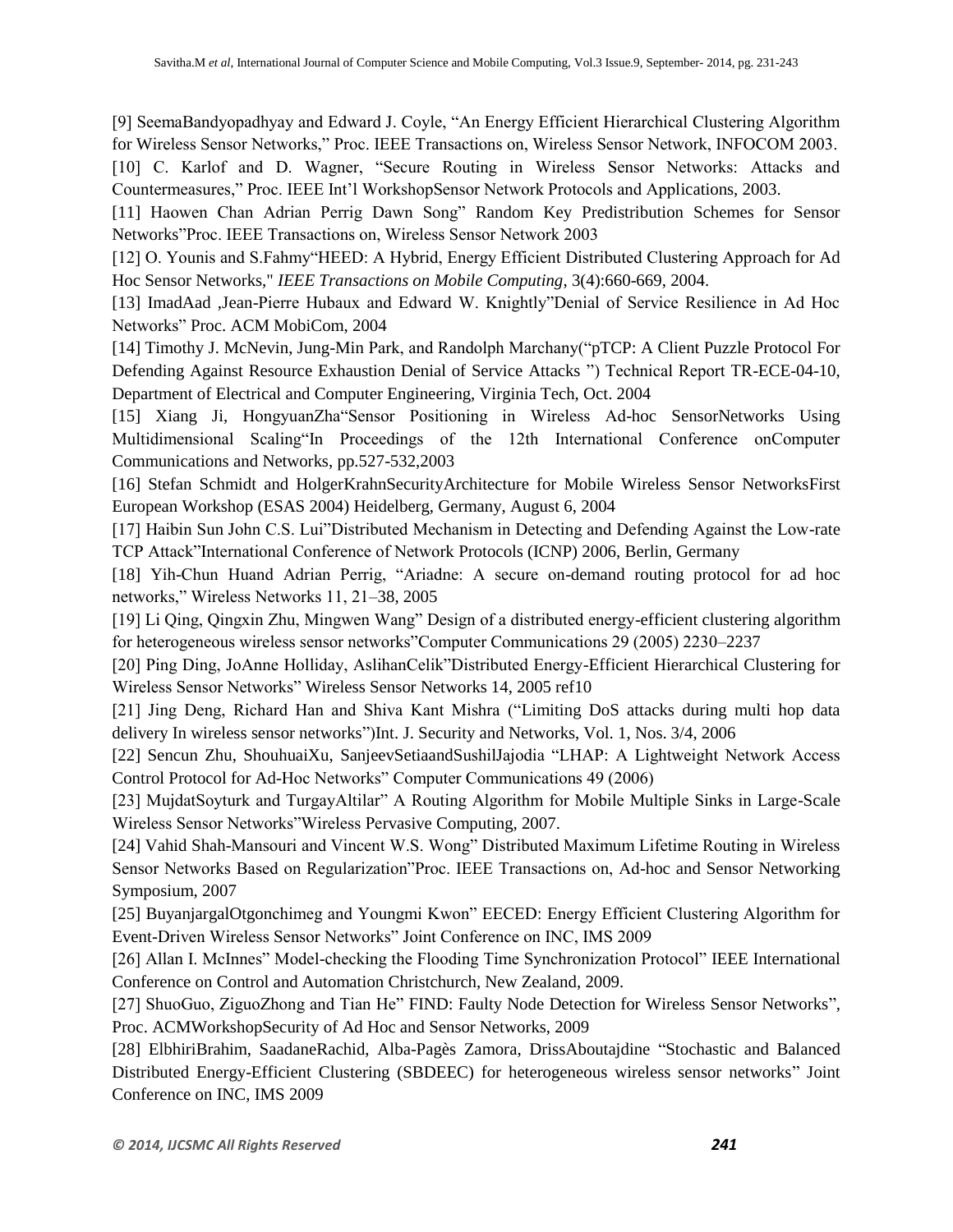[29] Dr. G. Padmavathi, Mrs. D. Shanmugapriya, " A Survey of Attacks, Security Mechanisms and Challenges in Wireless Sensor Networks"(IJCSIS) International Journal of Computer Science and Information Security, Vol. 4, No. 1 & 2, 2009

[30] Mohammad Saiful Islam Mamun" Hierarchical Design Based IntrusionDetection system for Wireless Ad Hoc Sensor Network" International Journal of Network Security & Its Applications (IJNSA), Vol.2, No.3, July 2010

[31] Yenumula B. Reddy and RastkoSelmic" Agent-based Trust Calculation in Wireless Sensor Networks"SENSORCOMM 2011: The Fifth International Conference on Sensor Technologies and Applications

[32] Tanveer A. Zia,Albert Y. Zomaya "A Lightweight Security Framework forWireless Sensor Networks" Journal of Wireless Mobile Networks, Ubiquitous Computing, and Dependable Applications, volume: 2, number: 3, pp. 53-73 2011

[33] Subhankar Mishra, Sudhansu Mohan Satpathy and Abhipsa Mishra "Energy Efficiency In Ad Hoc Networks " International Journal of Ad hoc, Sensor & Ubiquitous Computing (IJASUC) Vol.2, No.1, 2011

[34] Zhenzhong Huang and Jun Zheng "A Slepian-Wolf Coding based Energy-Efficient

Clustering Algorithm for Data Aggregation in Wireless Sensor Networks" IEEE ICC 2012 - Ad-hoc and Sensor Networking Symposium

[35] S.Sivanantham, K.Kirankumar, G.Saravanagokul," Identifying Malicious Nodes in Wireless Sensor Networks using Node Classification" International Journal of Innovative Research in Computer and Communication Engineering Vol. 1, Issue 9, 2013

[36] Vidya.MReshmi.S "Contending Against Energy Debilitating Attacks in Wireless Ad Hoc Sensor Networks" International Journal of Innovative Research in Advanced Engineering (IJIRAE) Volume 1, Issue 1 2014

[37] SoumyashreeMenasinakai, Shanthi.M.B, Dr.Dinesh.K.Anvekar "Prevention and Detection of Vampire Attacks Problem in Wireless Ad-Hoc Sensor Network" In Proc. International Conference on Information and Communications Security Protocols, 2014.

[38] K.Vanitha,V.Dhivya" A Valuable Secure Protocol to Prevent Vampire Attacks in Wireless Ad Hoc Sensor Networks" International Journal of Innovative Research in Science, Engineering and TechnologyVolume 3, Special Issue 3, 2014

[39] B. Umakanth, J. Damodhar "Resource Consumption Attacks in Wireless Ad Hoc Sensor Networks" international Journal of Engineering Research Volume No.3 Issue No: Special 2, pp: 107-111, 2014

[40] K.Sivakumar, P.Murugapriya " Efficient Detection and Elimination of Vampire Attacks in Wireless Ad-Hoc Sensor Networks " International Journal of Innovative Research in Computer and Communication Engineering Vol.2, Special Issue 1, 2014

[41] Monica Palle, SeelamSaiSatyanarayana Reddy "Detection Elimination and Overcoming of Vampire Attacks in Wireless Ad hoc Networks " IJRIT International Journal of Research in Information Technology, Volume 2, Issue 6, 2014, Pg: 224-237

[42] SoramRakesh Singh, NarendraBabu C R " improving the performance of energy attack detection in wireless sensor network by secure forwarding mechanism " International Journal of Scientific and Research Publications, Volume 4, Issue 7, 2014

[43]S.BlessyVedhaP.Petchimuthu "A Captivating Approach for Disclosing Vampire Intrusion in WSN" International Journal of Advanced Research in Computer Science and Software Engineering Volume 4, Issue 3, 2014